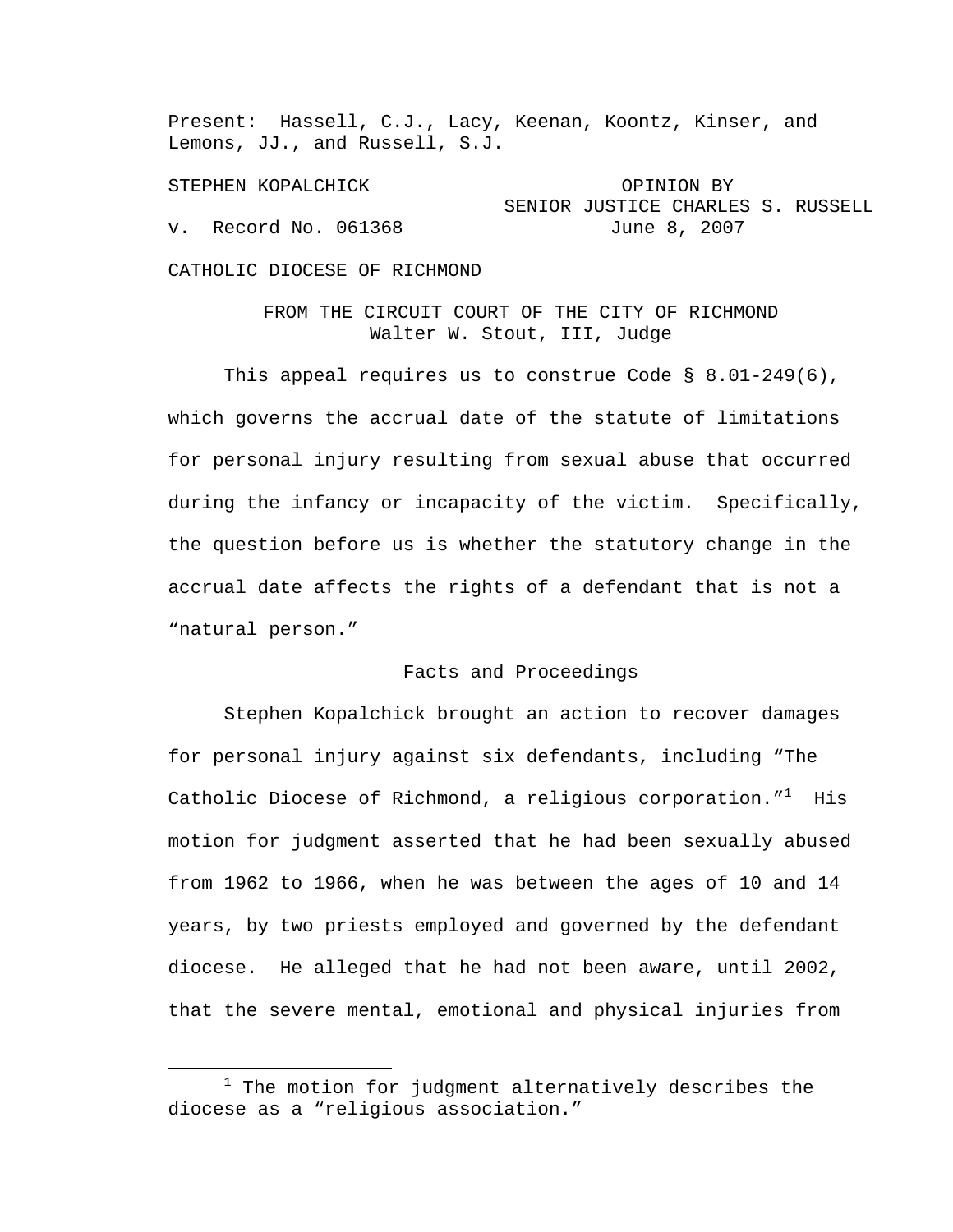which he suffered were the result of the sexual abuse committed upon him by the priests in the 1960's. His claim for damages against the diocese was based upon theories of respondeat superior, negligence, breach of fiduciary duty, and "negligent misrepresentation."

 The diocese filed a plea in bar of the statute of limitations. The circuit court sustained the plea and dismissed the case with prejudice. $^2$  We awarded the plaintiff an appeal.

### Analysis

### A. Background

 The long-standing statute of limitations for personal injury in Virginia has been the two-year period now set forth in Code § 8.01-243(A). In general, the limitation period begins to run when the right of action accrues, which is "the date the injury is sustained in the case of injury to the person . . . and not when the resulting damage is discovered." Code § 8.01-230. A person who is an infant at the time the cause of action accrued can sue upon it "within the prescribed

 <sup>2</sup>  $2$  The court's order dismissed the case as to all six defendants. Four of the original defendants were never served with process. The fifth original defendant, the bishop of the diocese, was served but later retired. The current bishop of the diocese became a party by substitution for his predecessor in office. The plaintiff appeals only the dismissal of the diocese, not the other five defendants.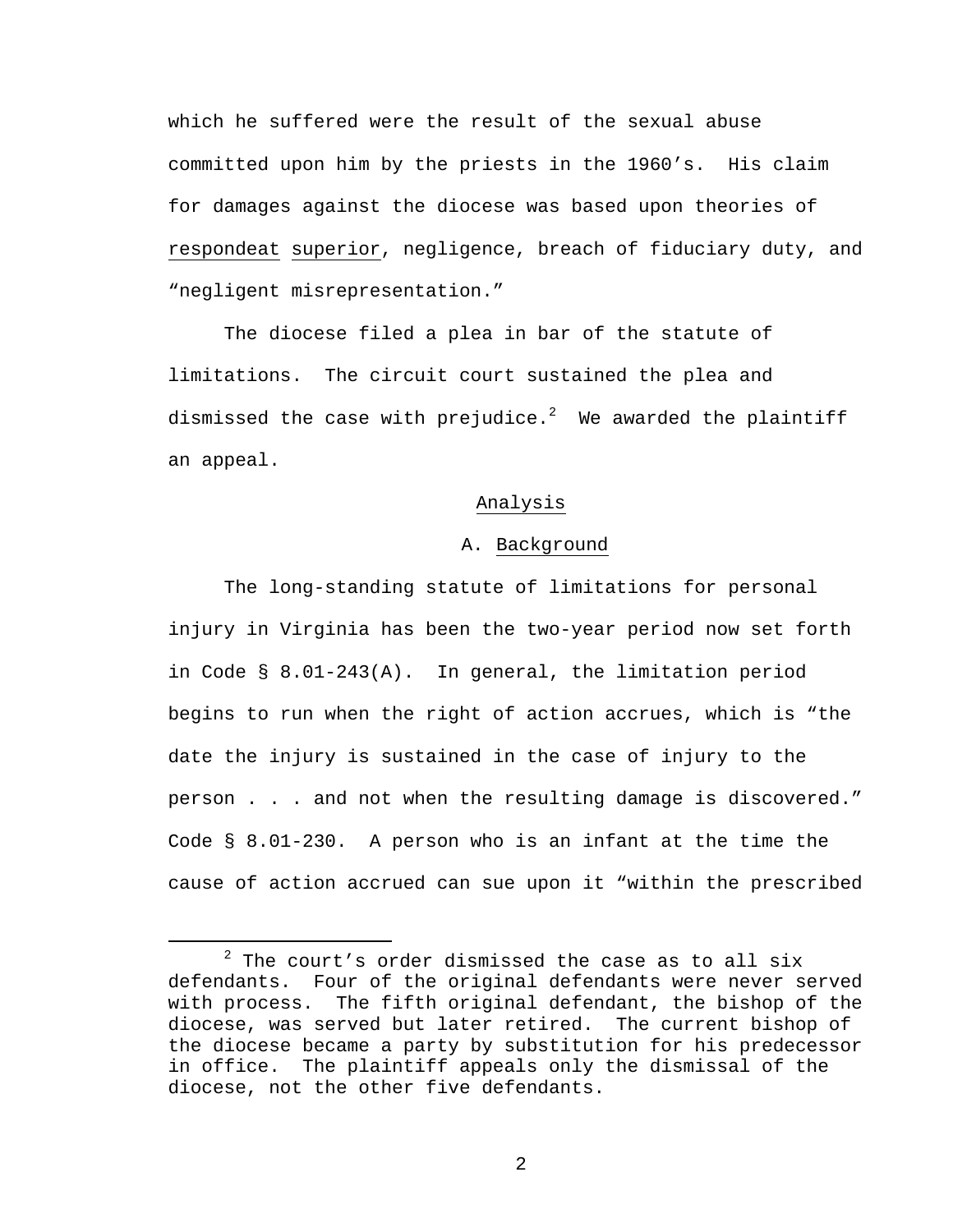limitation period after such disability is removed." Code  $\S$  8.01-229(A)(1). Thus, prior to 1991, a plaintiff who was injured by sexual abuse while a child could bring an action up until his twentieth birthday, but not thereafter.

## B. The 1991 Amendment

 The General Assembly, by 1991 Acts, ch. 674, effective July 1, 1991, enacted the following provisions:

 In actions for injury to the person, whatever the theory of recovery, resulting from sexual abuse occurring during the infancy or incompetency of the person, [the cause of action shall be deemed to accrue] when the fact of the injury and its causal connection to the sexual abuse is first communicated to the person by a licensed physician, psychologist, or clinical psychologist. However, no such action may be brought more than ten years after the later of (i) the last act by the same perpetrator which was part of a common scheme or plan of abuse or (ii) removal of the disability of infancy or incompetency.

. . . .

[T]he provisions of subdivision 6 of § 8.01-249 shall apply to all actions filed on or after July 1, 1991, without regard to when the act upon which the claim is based occurred provided that no such claim which accrued prior to July 1, 1991, shall be barred by application of those provisions if it is filed within one year of the effective date of this act.

In Starnes v. Cayouette, 244 Va. 202, 419 S.E.2d 669

(1992), we held both the foregoing provisions to be unconstitutional because they violated the due process guarantees of Article I, § 11 of the Constitution of Virginia. Id., at 212, 419 S.E.2d at 675. We reached that conclusion in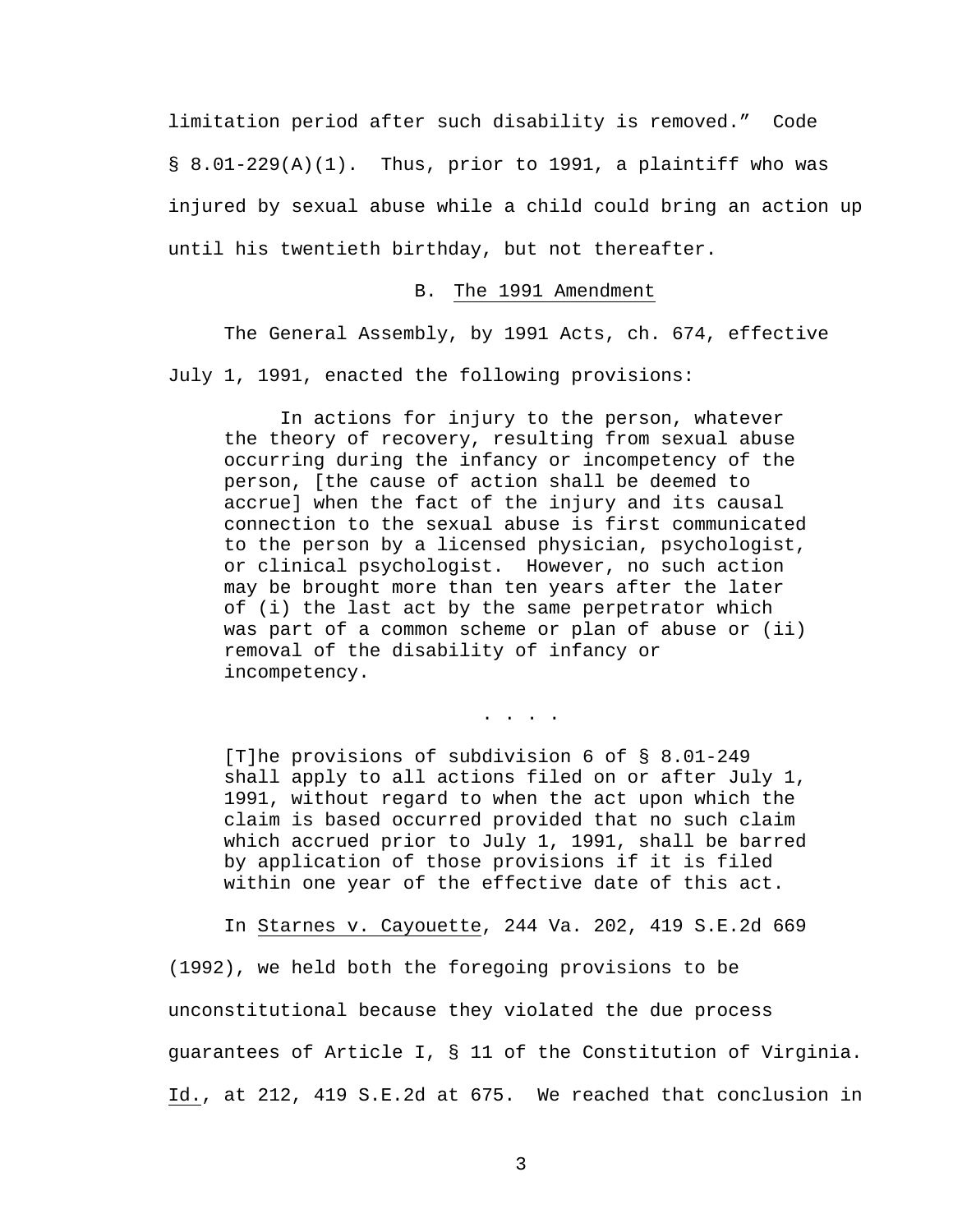the light of a series of our decisions dating back to 1876 in which we had held that the legislature could not, by retroactive enactments, interfere with either vested or substantive rights. In Starnes, we concluded that the right to interpose the defense of the statute of limitations was a substantive property right, constitutionally protected from infringement by retroactive legislation. Id. at 209, 419 S.E.2d at 673.

# C. The Constitutional Amendment

 In the wake of Starnes, the General Assembly in the next two successive years, Acts 1993, ch. 892 and Acts 1994, chs. 405 and 818, approved and submitted to a vote of the people the following proposed constitutional amendment:

 The General Assembly's power to define the accrual date for a civil action based on an intentional tort committed by a natural person against a person who, at the time of the intentional tort, was a minor shall include the power to provide for the retroactive application of a change in the accrual date. No natural person shall have a constitutionally protected property right to bar a cause of action based on intentional torts as described herein on the ground that a change in the accrual date for the action has been applied retroactively or that a statute of limitations or statute of repose has expired.

 The amendment was ratified by a vote of the people at the general election of November 8, 1994 and became effective January 1, 1995. It now appears as the fourth paragraph of Article IV, § 14 of the Constitution of Virginia.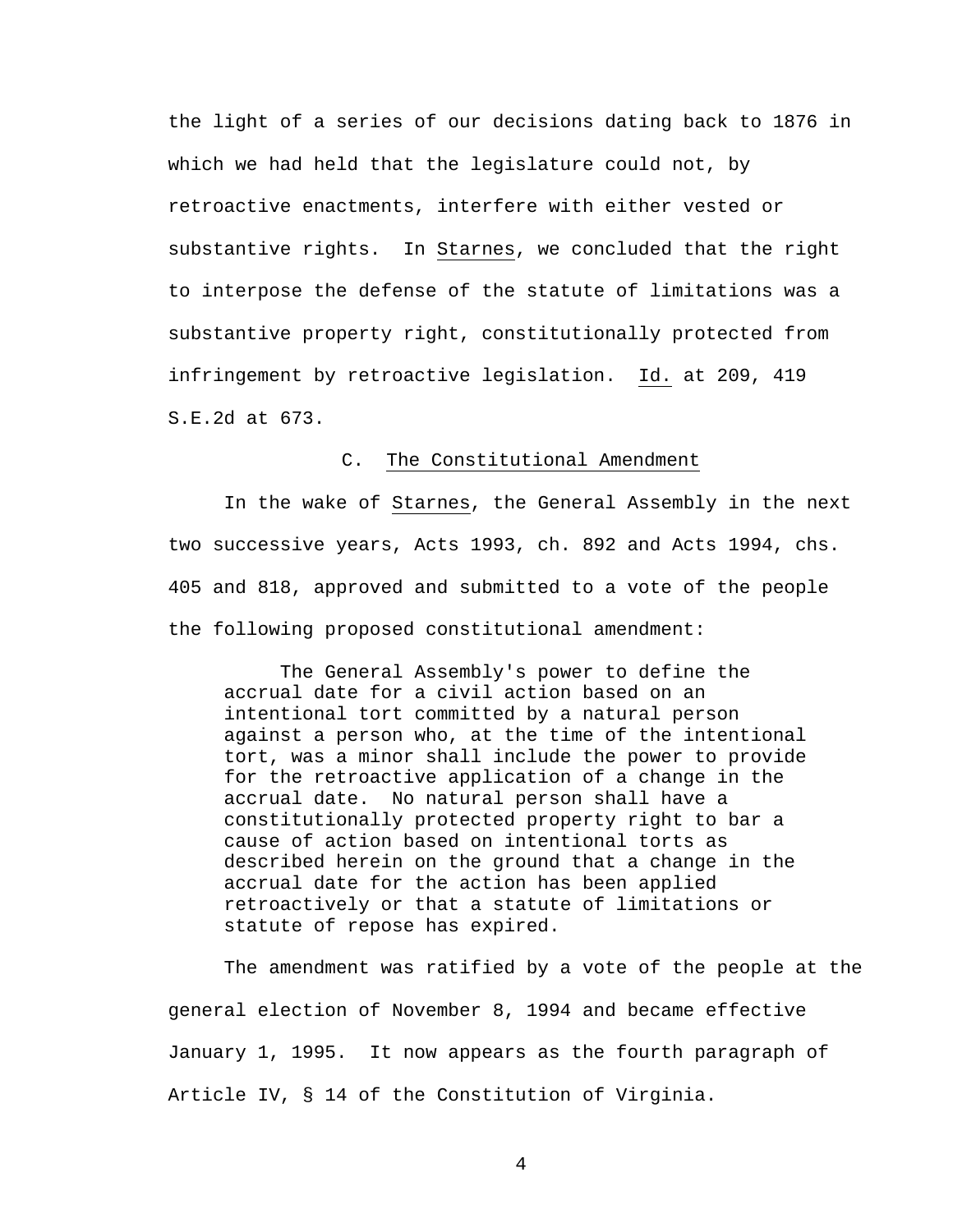#### D. The Present Statute

 Pursuant to the constitutional amendment, the General Assembly amended and reenacted Code § 8.01-249(6) in 1995, in 1996, and again in 1997. Pursuant to 1997 Acts, chs. 565 and 801, Code § 8.01-249(6) was cast in its present form effective on January 1, 1998. It now provides in pertinent part:

[The cause of action shall be deemed to accrue in actions] for injury to the person, whatever the theory of recovery, resulting from sexual abuse occurring during the infancy or incapacity of the person, upon removal of the disability of infancy or incapacity as provided in § 8.01-229 or, if the fact of the injury and its causal connection to the sexual abuse is not then known, when the fact of the injury and its causal connection to the sexual abuse is first communicated to the person by a licensed physician, psychologist or clinical psychologist.

 The plaintiff argues that a plain reading of this section leads to the inevitable conclusion that the circuit court erred in sustaining the plea in bar. He argues that the priests sexually abused him while he was under the disability of infancy, that although he was injured then, he suppressed knowledge of the injury and did not become aware of the fact of his injury or of the causal connection between the sexual abuse and the injury until informed of them by a psychologist in 2002. His cause of action then accrued, and the limitation period only then began to run. He brought this action in 2003, and contends that it was therefore timely.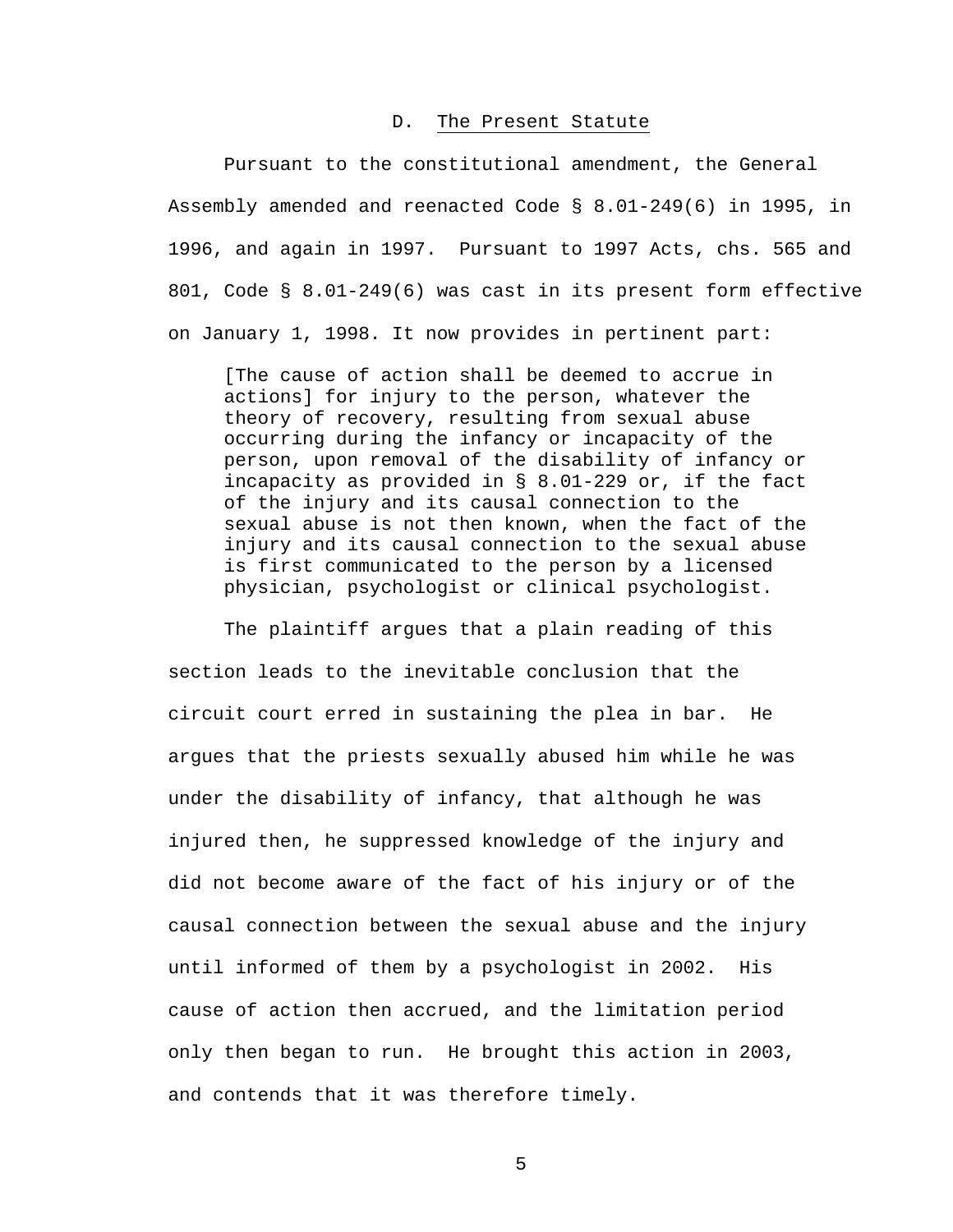The diocese argues that the statute can only be construed in light of the constitutional enabling provision under which it was adopted. That amendment to the Constitution, quoted above, read as a whole, restricts its application to "natural persons." Therefore, the diocese argues, Code § 8.01-249(6) must be read as applying only to "natural persons," a category to which the diocese does not belong. Thus, the argument concludes, in the case of a defendant that is not a "natural person," the former state of the law remains in effect, and a plaintiff's right of action is barred on his 20th birthday. The plaintiff in the present case passed that date more than 30 years before filing this action.

 A "natural person" has been defined as "a human being, as opposed to an artificial or juristic entity." Shawmut Bank, N.A. v. Valley Farms, 610 A.2d 652, 655 (Conn. 1992); "a human being, as distinguished from an artificial person created by law." Industry to Industry, Inc. v. Hillsman Modular Molding, Inc., 633 N.W.2d 245, 249 (Wis. App. 2001). The term "diocese" refers to a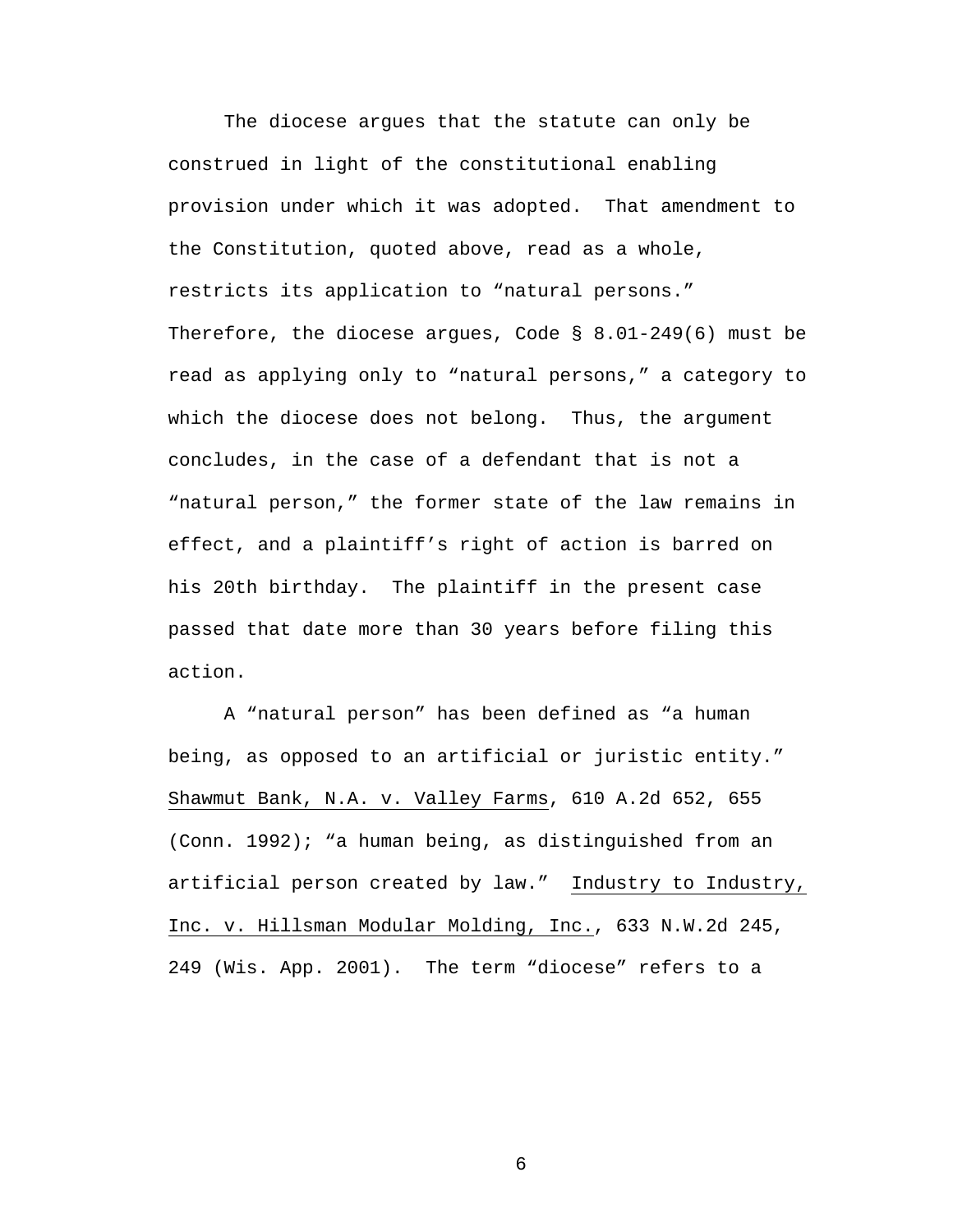territorial subdivision,<sup>3</sup> now defined as "the territorial unit of [a] church, governed by a bishop." Black's Law Dictionary 490 (8th ed. 2004). In oral argument, counsel for the diocese referred to it as an "ecclesiastical construct." Plaintiff's counsel did not contend that it was a "natural person," but characterized it as an "association of natural persons." We hold that the diocese is not a "natural person" as the term is used in the constitutional amendment.

 The purpose of the constitutional amendment is clear: To empower the General Assembly to make a retroactive change in the accrual date of the right of action for childhood sexual abuse, extending it from the date the injury was sustained to the date the injured person was made aware by a licensed professional of the fact of the injury and that the childhood sexual abuse was its cause. Under our holding in Starnes, that was a power the General Assembly lacked before the effective date of the constitutional amendment. As with any grant of power made by the people to their government, the people have the right to limit or circumscribe the grant

 $\overline{\phantom{a}}$  3  $3$  Derived from the Latin dioecesis, "an administrative division of a country." Webster's Third New International Dictionary 636 (1993).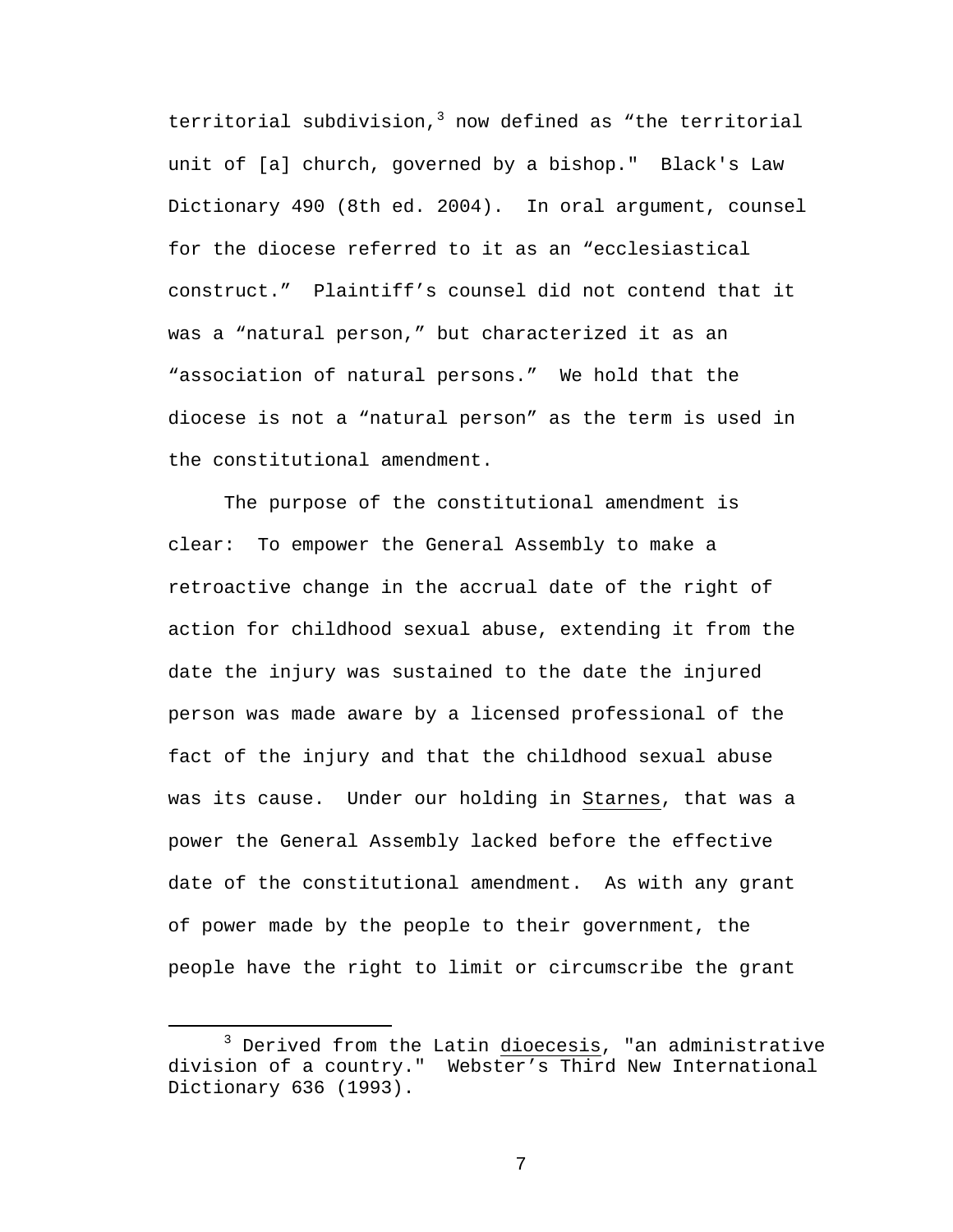as they may see fit. In this case, the people of Virginia limited the grant in two ways: the circumstances to which it was to apply and the type of defendant who would be affected. First, the people expressly limited the ambit of the constitutional amendment to "an intentional tort committed by a natural person." Then, in contemplation of the constitutional protection given by Starnes to a defendant's right to interpose the bar of the statute of limitations in such cases, the people went further and removed the defendant's "constitutionally protected property right to bar a cause of action based on intentional torts as described herein on the ground that a change in the accrual date for the action has been applied retroactively or that a statute of limitations or statute of repose has expired." Significantly, the people expressly limited the legislative power to remove that constitutional right, restricting application of the power to defendants who are natural persons.

The office and purpose of the constitution is to shape and fix the limits of governmental activity. It thus proclaims, safeguards and preserves in basic form the pre-existing laws, rights, *mores,* habits and modes of thought and life of the people as developed under the common law and as existing at the time of its adoption to the extent and as therein stated.

Its interpretation and construction are to be made with recognition of the fact that it is based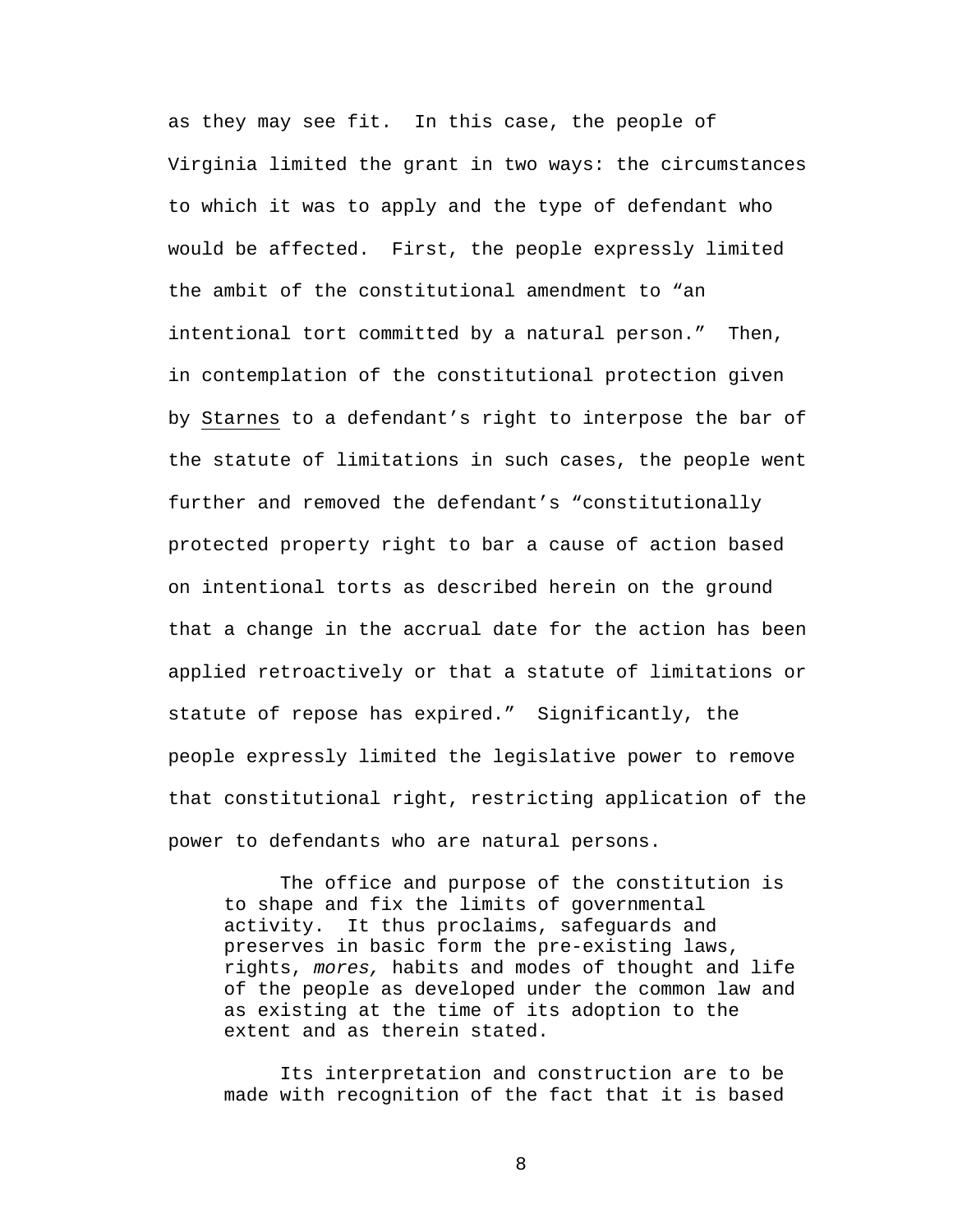upon and announces the fundamental theory and principles of sovereignty and government as developed under the common law.

The constitution must be viewed and construed as a whole, and every section, phrase and word given effect and harmonized if possible.

. . . .

The purpose and object sought to be attained by the framers of the constitution is to be looked for, and the will and intent of the people who ratified it is to be made effective.

Dean v. Paolicelli, 194 Va. 219, 226, 72 S.E.2d 506, 510-11 (1952) (internal citations omitted).

 Applying those principles, we are of opinion that the intent of the framers of the constitutional amendment, and of the people ratifying it, was to empower the General Assembly to remove the constitutionally protected right of a defendant to bar a cause of action on the grounds stated in the amendment only in cases where the defendant is a "natural person." With respect to a defendant that is not a "natural person," the pre-existing state of the law, as interpreted in Starnes, continues in effect.

 In construing a statute, it is the duty of the courts so to construe its language as to avoid a conflict with the constitution. Jeffress v. Stith, 241 Va. 313, 317, 402 S.E.2d 14, 16 (1991). We attribute to the legislature the intent to enact laws that conform to the constitution in all respects.